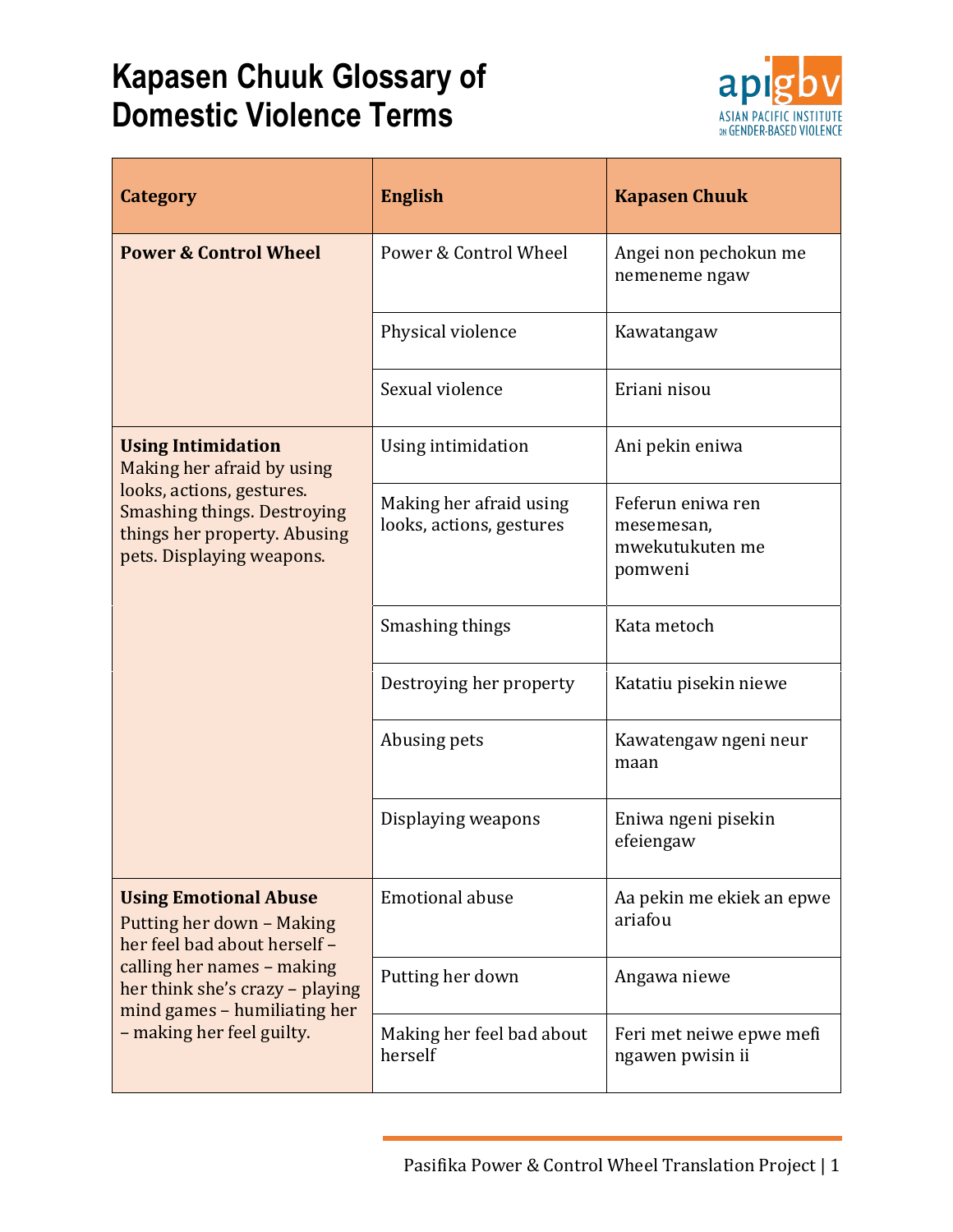|                                                                                                                                                                                                                                                      | Calling her names                                                                                          | Kerngawa itan                                                                               |
|------------------------------------------------------------------------------------------------------------------------------------------------------------------------------------------------------------------------------------------------------|------------------------------------------------------------------------------------------------------------|---------------------------------------------------------------------------------------------|
|                                                                                                                                                                                                                                                      | Making her think she is<br>crazy                                                                           | Feri ngeni an epwe ekieki<br>nge niewe mei<br>umwes/tiparoch                                |
|                                                                                                                                                                                                                                                      | Playing mind games                                                                                         | Aumwes fetanei chok                                                                         |
|                                                                                                                                                                                                                                                      | Humiliating her                                                                                            | Asawa niewe                                                                                 |
|                                                                                                                                                                                                                                                      | Making her feel guilty                                                                                     | Feri niewe epwe<br>mengiringir                                                              |
| <b>Using Isolation</b><br>Controlling what she does,<br>who she see and talks to, what<br>she reads, where she goes -<br>limited her outside<br>involvement - using jealousy<br>to justify actions                                                   | Using isolation                                                                                            | Atowawano seni meinisin                                                                     |
|                                                                                                                                                                                                                                                      | Control/Controlling what<br>she does, who she sees,<br>who she talks to, what she<br>reads, where she goes | Aukuku met epwe feri, ion<br>epwe churi ika fos ngeni,<br>met epwe anea, ian epwe<br>no ian |
|                                                                                                                                                                                                                                                      | Limit outside involvement                                                                                  | Nemeni ion epwe churi                                                                       |
|                                                                                                                                                                                                                                                      | Jealousy to justify actions                                                                                | Ani etip n nanowo pwe<br>eew pungun anapanap                                                |
| <b>Minimizing, Denying &amp;</b><br><b>Blaming</b><br>Making light of abuse and not<br>taking her concerns about it<br>seriously - saying the abuse<br>didn't happen - shifting<br>responsibility for abusive<br>behavior - saying she caused<br>it. | Minimizing, denying and<br>blaming                                                                         | Aukuku, amwakana me<br>tipngeni                                                             |
|                                                                                                                                                                                                                                                      | Making light, not taking<br>seriously                                                                      | Asecha ika wano me won<br>an nini ngaw me ese afani<br>met an niewe auurek                  |
|                                                                                                                                                                                                                                                      | Abuse didn't happen                                                                                        | Apasa nge ese wor an<br>kawetengaw/nemeneme<br>ngaw                                         |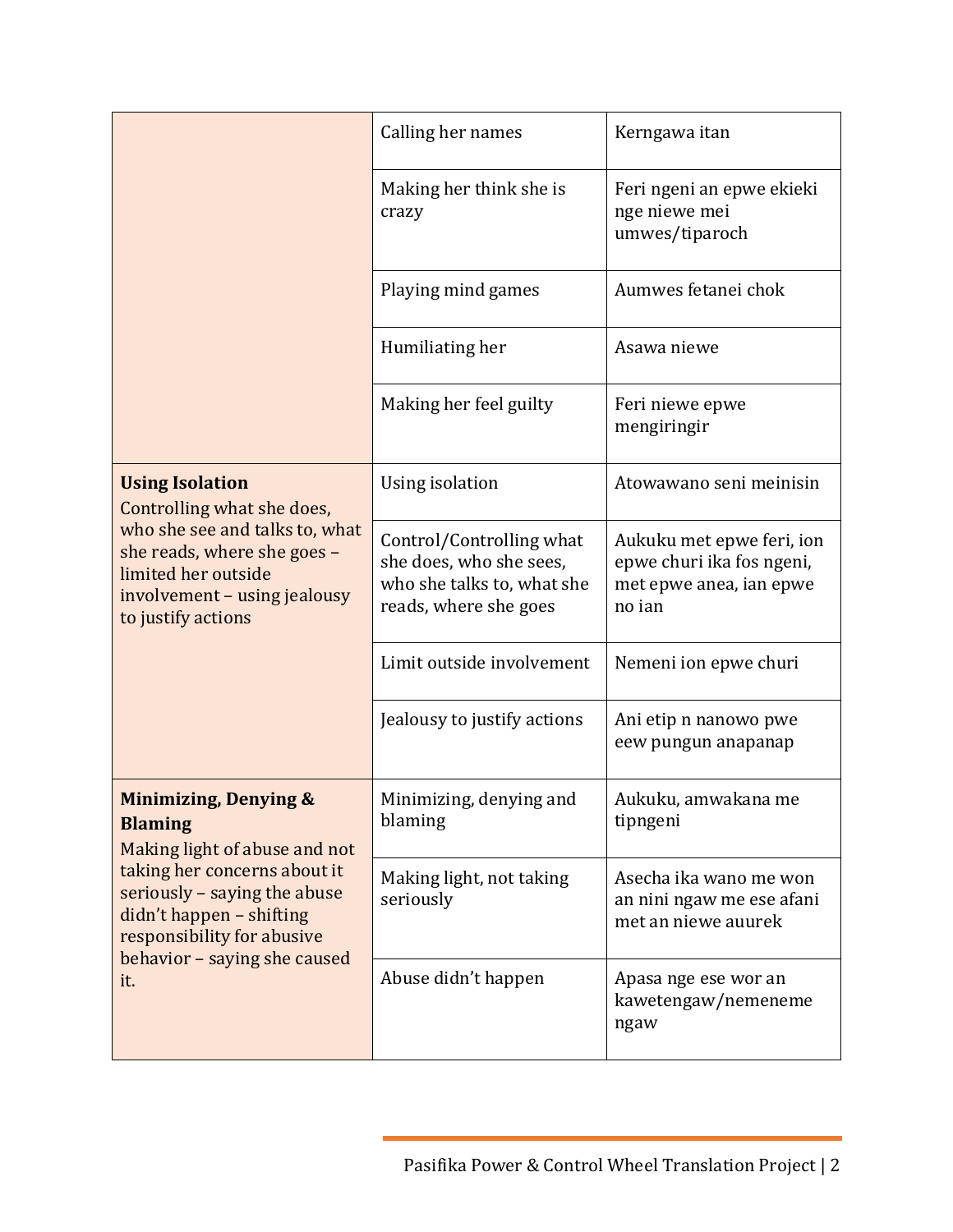|                                                                                                                                                                                                      | Shifting responsibility              | Sorei wisen io we e nini<br>ngaw                                   |
|------------------------------------------------------------------------------------------------------------------------------------------------------------------------------------------------------|--------------------------------------|--------------------------------------------------------------------|
|                                                                                                                                                                                                      | Abusive behavior                     | Kawetengaw/nemeneme<br>ngaw                                        |
|                                                                                                                                                                                                      | She caused it                        | Apasa nge tipisin me<br>esenipaen niewe                            |
| <b>Using Children</b><br>Making her feel guilty about<br>the children - using the<br>children to relay messages -<br>using visitations to harass her<br>- threatening to take away the<br>children.  | Using children                       | Ani wowo semirit                                                   |
|                                                                                                                                                                                                      | Make her feel guilty                 | Ani wowo neun kewe pwe<br>epwe mefi an neminewe<br>mengiringir     |
|                                                                                                                                                                                                      | Using children to relay<br>messages  | Wani ekkewe semirit ar<br>repwe wei kapas                          |
|                                                                                                                                                                                                      | Using visitation to harass           | Ani atun ekkewe fansoun<br>chuu fengen me semirit an<br>epwe eniwa |
|                                                                                                                                                                                                      | Threatening to take away<br>children | Aniwa an epwe suno fan<br>newur kewe semirit                       |
| <b>Using Male Privilege</b><br>Treating her like a servant -<br>Making all the big decisions -<br>acting like the "master of the<br>castle" – being the one to<br>define men's and women's<br>roles. | Male privilege                       | Ani an mwan pung ne<br>nemeni                                      |
|                                                                                                                                                                                                      | Treating her like a servant          | Fer ngeni niewe nge emon<br>chok chon angang                       |
|                                                                                                                                                                                                      | Making all the big<br>decisions      | Nemenen won metoch<br>meinisin                                     |
|                                                                                                                                                                                                      | Master of the castle                 | Nuwenuwen minapen<br>imwer ewe                                     |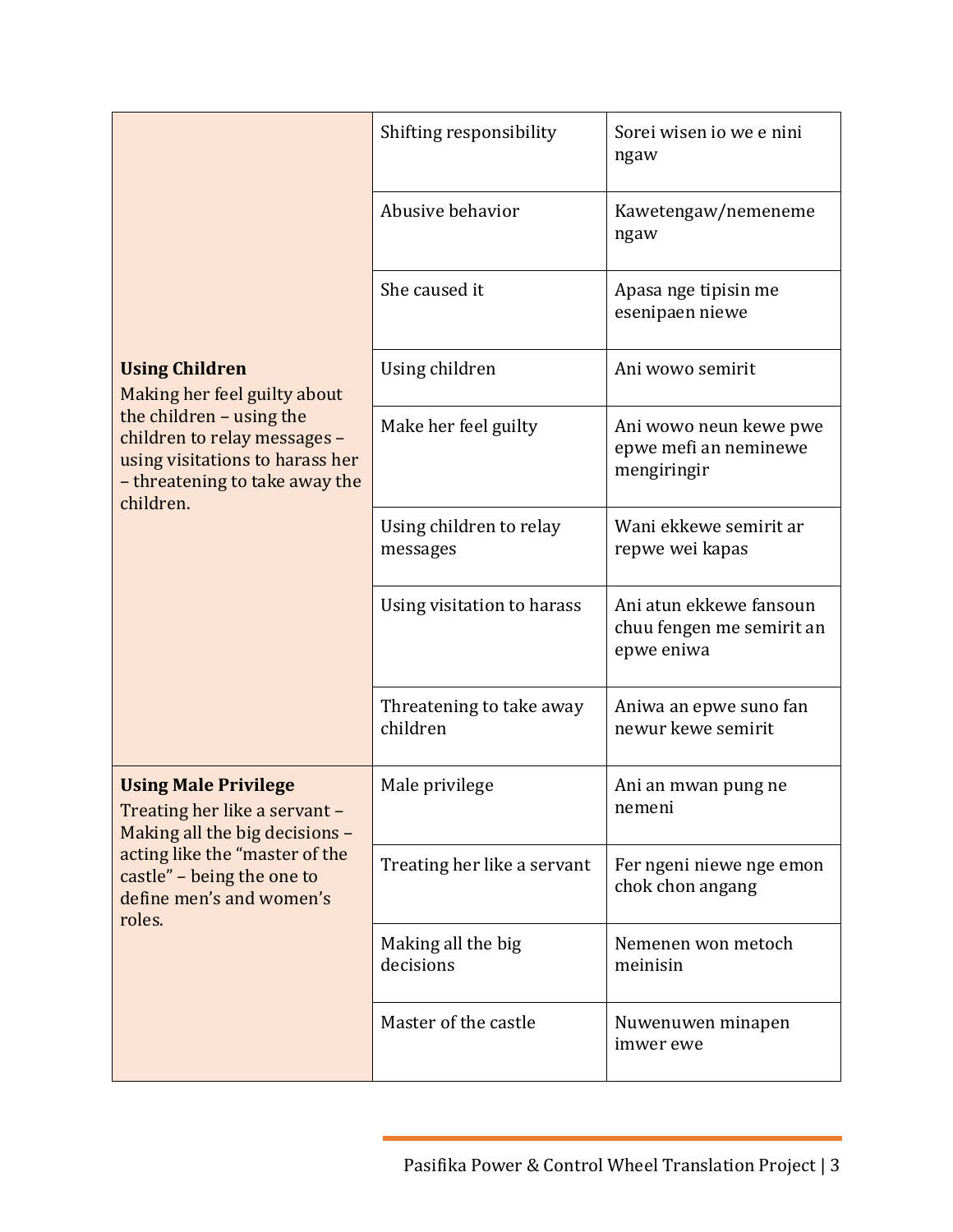|                                                                                                                                                                                                                                                           | Define men and women's<br>roles                                   | Wisen awisa met wisan<br>mwan me fefin                                        |
|-----------------------------------------------------------------------------------------------------------------------------------------------------------------------------------------------------------------------------------------------------------|-------------------------------------------------------------------|-------------------------------------------------------------------------------|
| <b>Using Economic Abuse</b><br>Preventing her from getting or<br>keeping a job - making her<br>ask for money - giving her an<br>allowance - taking her money<br>- not letter her know about or<br>have access to family income.                           | <b>Economic Abuse</b>                                             | Aa pekin moni tonong an<br>epwe ariafou                                       |
|                                                                                                                                                                                                                                                           | Preventing her from<br>getting/keeping job                        | Apeti an niewe esap<br>kunekun ika nomwetam<br>non eew angang                 |
|                                                                                                                                                                                                                                                           | Making her ask for money                                          | Feri met niewe epwe<br>tingor moni                                            |
|                                                                                                                                                                                                                                                           | Giving her an allowance                                           | Aukuku fite moni epwe<br>neuni                                                |
|                                                                                                                                                                                                                                                           | Taking her money                                                  | Angei seni neun senis                                                         |
|                                                                                                                                                                                                                                                           | Not letting her know about<br>or have access to family<br>income  | Ese akofot ngeni ika mut<br>ngeni epwe sinei ar famini<br>moni tonong         |
| <b>Using Coercion &amp; Threats</b><br>Making and/or carrying out<br>threats to do something to<br>hurt her - Threatening to<br>leave her, to commit suicide,<br>to report her to welfare -<br>making her drop charges -<br>making her do illegal things. | Coercion and threats                                              | Angei non pechokun me<br>eniwa                                                |
|                                                                                                                                                                                                                                                           | Making/Carrying out<br>threats to do something to<br>hurt her     | Feri met/ika mwekutun an<br>eniwa pwe epwe<br>afeiengawa neminewe             |
|                                                                                                                                                                                                                                                           | Threatening to leave her,<br>commit suicide, report to<br>welfare | Eniwa an epwe suseni, an<br>epwe pwisin nieno, epwe<br>aturu ren chon welfare |
|                                                                                                                                                                                                                                                           | Making her drop charges                                           | Eriani epwe aturano<br>ekkewe minan etipisi                                   |